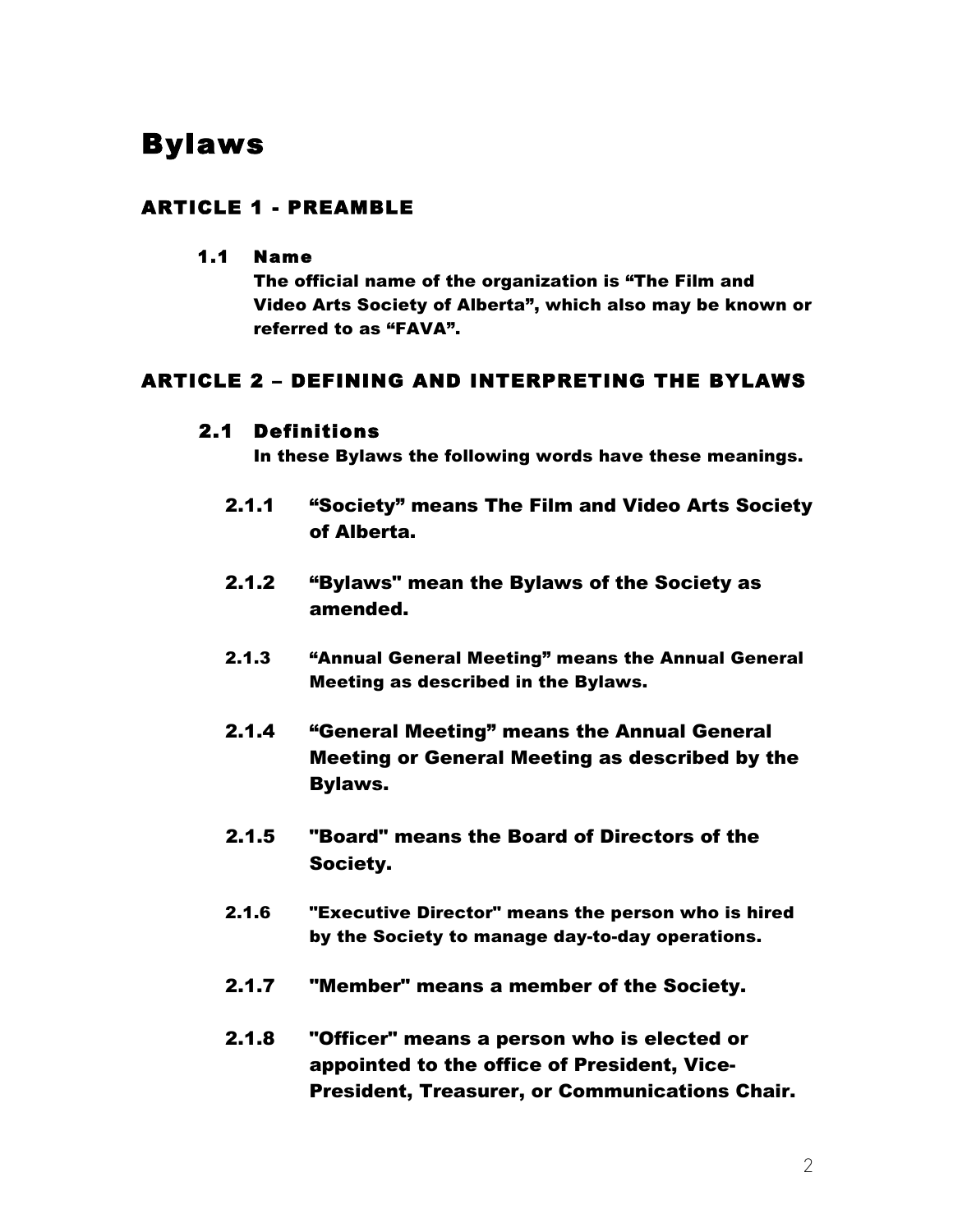- 2.1.9 "President" means the person who is elected by Members to hold the office of President.
- 2.1.10 "Communications Chair" means the person who is elected by Members to hold the office of Communications Chair.
- 2.1.11 "Treasurer" means the person who is elected by Members to hold office of Treasurer.
- 2.1.12 "Vice-President" means a person who is elected by Members to hold the office of Vice-President
- 2.1.13 "Director" means a person who is elected or appointed to any position on the Board of Directors.
- 2.1.14 "Special Resolution" means a resolution passed at an Annual General Meeting or General Meeting of the membership of the Society. There must be 21 days notice of this resolution. The notice must state the proposed resolution. There must be approval by a vote of 75% of the voting Members who vote in person.
- 2.1.15 "Voting Member" means a Member entitled to vote.

### ARTICLE 3 – MEMBERSHIP

### 3.1 Classification of Members

There are five categories of Members:

- a) Associate Member
- b) General Member
- c) Producer Member
- d) Lifetime Member
- e) Mailing List Member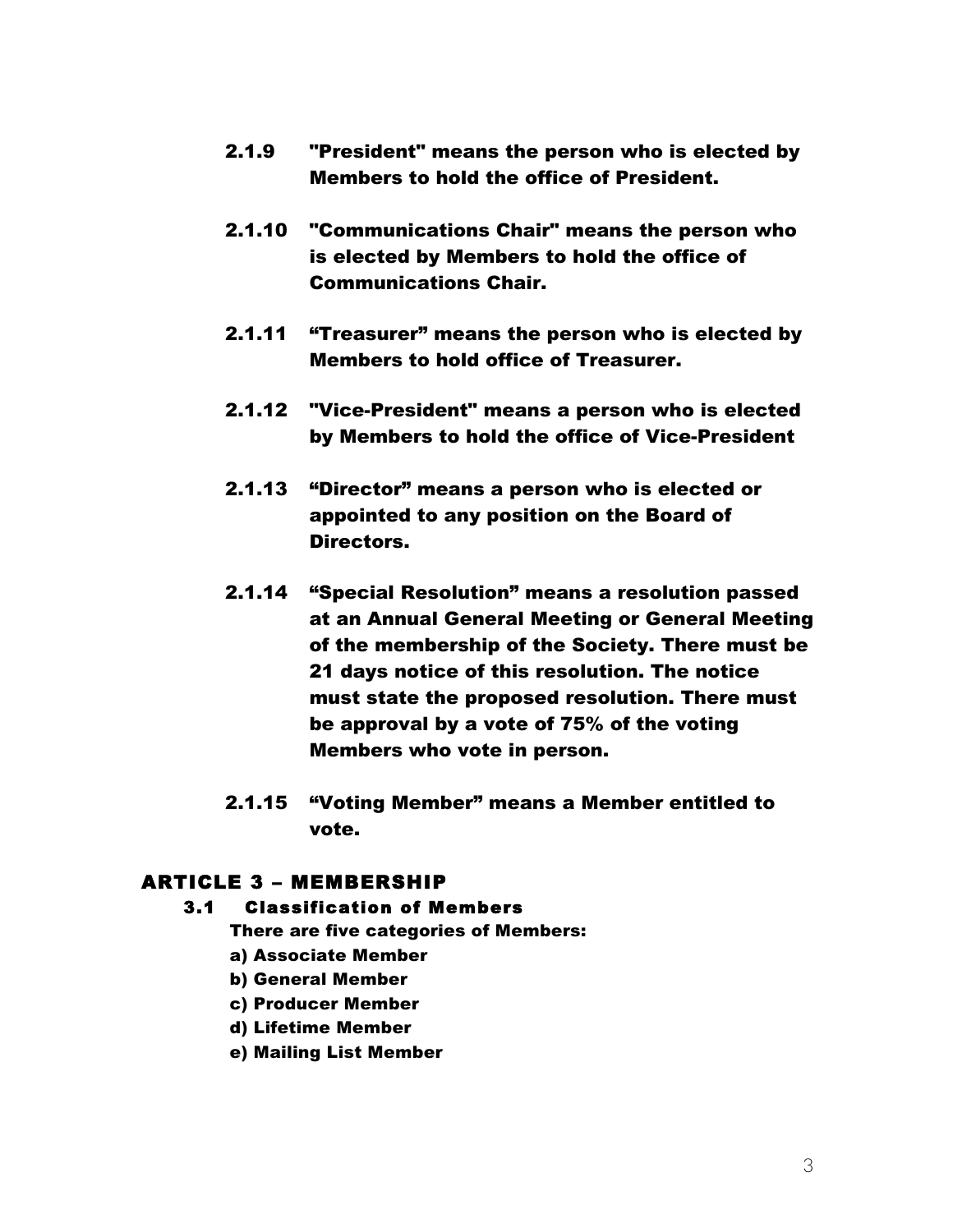### 3.1.1 Associate Member

Entry level member required to volunteer a minimum of 12 hours on an annual basis. Associate Members will not have voting privileges.

### 3.1.2 General Member

Current Associate Member for a minimum of 12 months has volunteered a minimum of 24 hours annually, has participated in a workshop or program, and participates in FAVA productions. General Members will have voting privileges.

### 3.1.3 Producer Member

Current General Member for a minimum of 12 months has volunteered a minimum of 48 hours annually, is making a significant contribution to the Society and is developing a body of work. Producer Members will have voting privileges.

### 3.1.4. Lifetime Member

Lifetime Member will be awarded at the discretion of the Board. Lifetime Members will have voting privileges.

#### 3.1.5. Mailing List Member

Individuals can elect to become Mailing List Members. They receive emails and written publications, and are invited to meetings and social events. Mailing list members do not receive discounts on FAVA equipment or workshops, and do not participate in the volunteer program.

#### 3.2 Admission of Members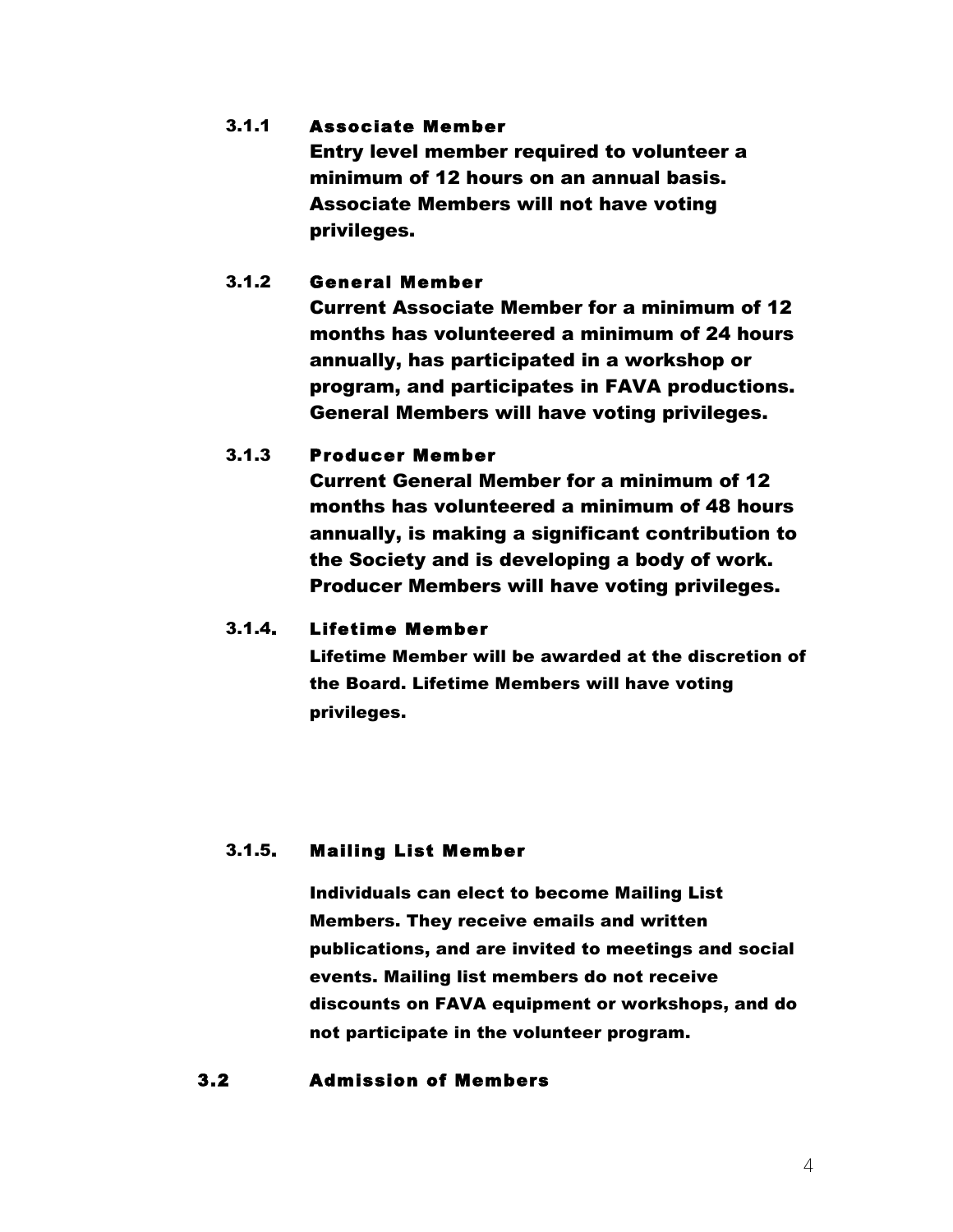- 3.2.1 Associate and Mailing List Memberships are issued upon application to the Society and payment of annual Membership fees.
- 3.2.2 Associate Members wishing to be considered for upgrade to a General Member may apply at a General Meeting. Upgrades to membership must be made in person or via a letter of intent presented at a General Meeting.
- 3.2.3 General Members wishing to be considered for upgrade to Producer Member may apply at a General Meeting. Upgrades to membership must be made in person or via a letter of intent presented at a General Meeting.
- 3.2.4 Any Member wishing to withdraw from membership may do so upon a notice in writing to the Board through its Communications Chair.
- 3.2.5 Only one membership upgrade per person may occur per Annual General Meeting or General Meeting.

#### 3.3 Membership Fees

- 3.3.1 Membership Year The membership year is October 1 to September 30.
- 3.3.2 Setting Membership Fees The Board decides annual membership fees for each category of member.
- 3.3.3 Payment Date for Fees The annual membership fees must be paid on or before October 1 of each year.
- 3.3.4 Members who are late paying fees or assessments for any year will lose membership privileges and member rates until fees are paid.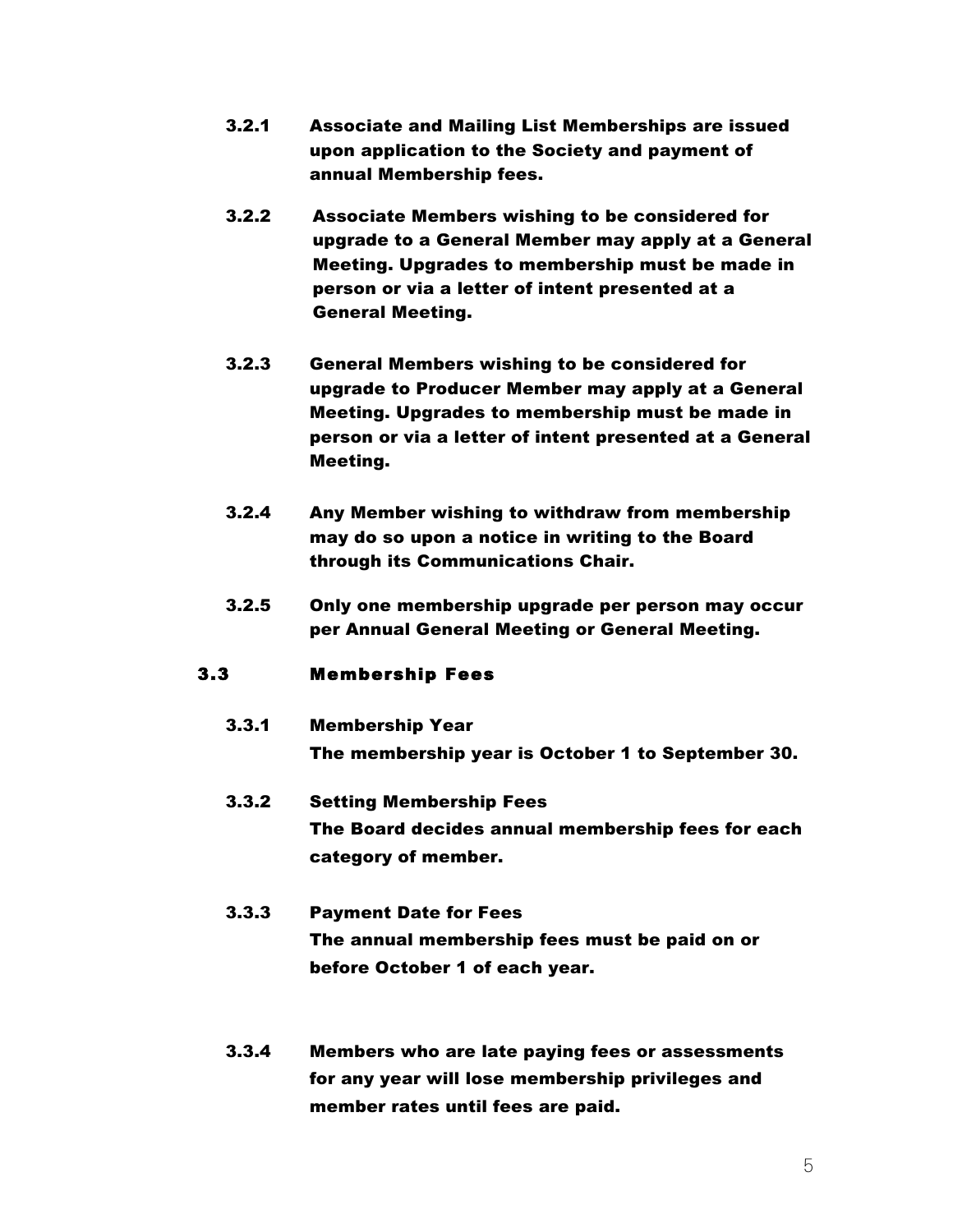#### 3.4 Rights and Privileges of Members

#### 3.4.1 A Member in Good Standing

A Member is in good standing when:

- a) The Member has paid membership fee(s) or other required fee(s) to the Society;
- b) Volunteer under the guidelines of the volunteer policy;
- c) The Member is not suspended as a Member under Article 3.5.
- 3.4.2 Any Member in Good Standing is entitled to:
	- a) Receive notice of General Meetings;
	- b) Attend General Meetings of the Society;
	- c) Participate in the Volunteers Program;
	- d) Rent equipment at designated member rates;
	- e) Exercise other rights and privileges given to Members in these Bylaws.

#### 3.5 Suspension of Membership

- 3.5.1 Decision to Suspend
	- The Board, at a Special Meeting called for that purpose, may suspend a Member's membership for a period up to one year, for one or more of the following reasons:
	- a) If the Member has failed to abide by the Bylaws;
	- b) If the Member has disrupted meetings or functions of the Society;
	- c) If the Member has done or failed to do anything judged to be harmful to the Society, or acted against the interests or goals of the Society.
- 3.5.2 Notice to Member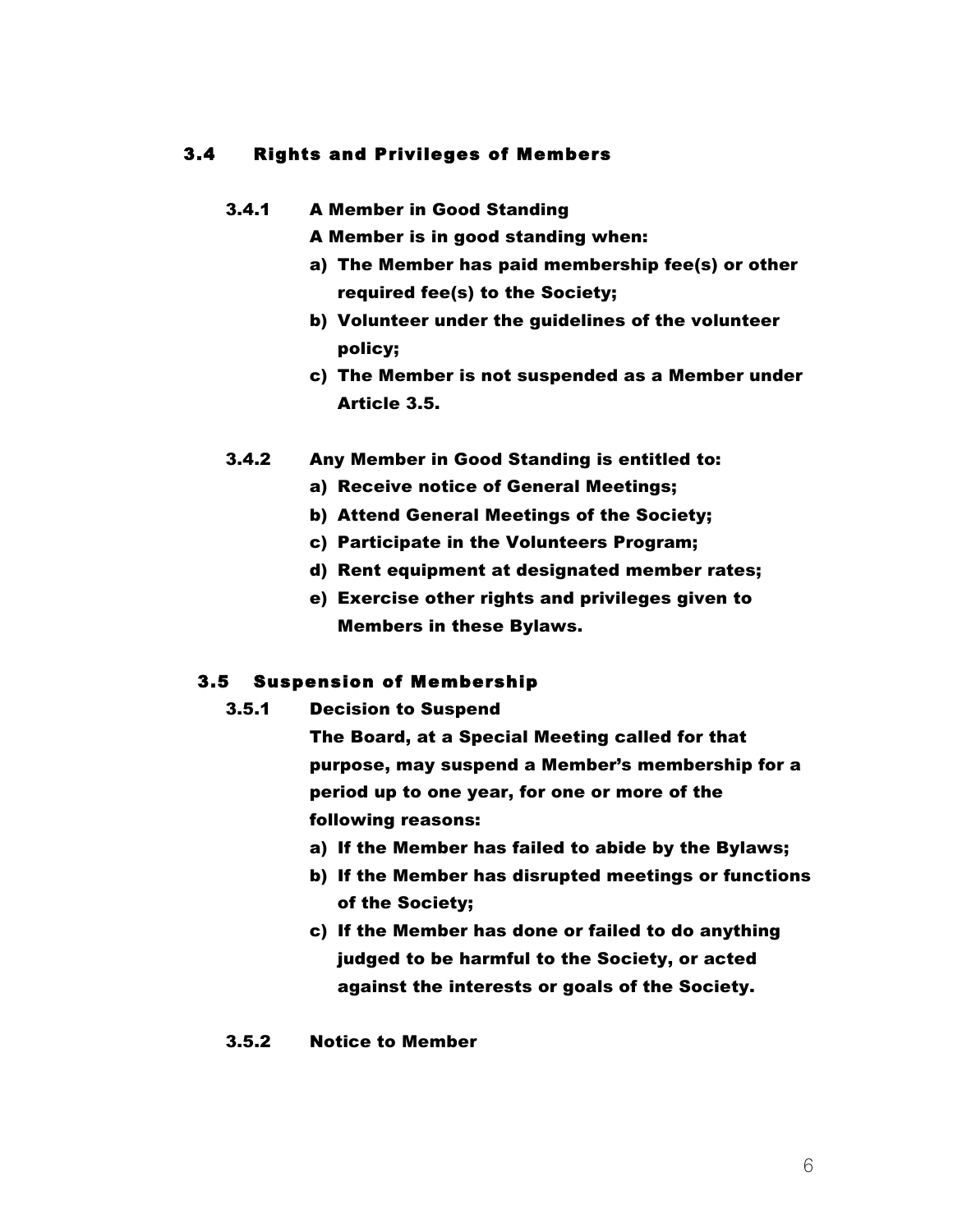- 3.5.2.1 The affected Member will receive written notice of the Board's intention to deal with whether that Member should be suspended. The Member will receive a minimum of 2 weeks notice before the Special Meeting.
- 3.5.2.2 The Notice will be sent by registered mail or email to the last known address of the Member. The notice may also be delivered by an Officer of the Board.
- 3.5.2.3 The notice will state the reasons why suspension is being considered.

#### 3.6 Decision of the Board

- 3.6.1 The Member will have an opportunity to appear before the Board to address the matter. The Board may allow another person to accompany the Member.
- 3.6.2 The Board will determine how the matter will be dealt with, and may limit the time given to the Member to address the Board.
- 3.6.3 The Board may exclude the Member from its discussion of the matter, including the deciding vote.
- 3.6.4 The decision of the Board shall stand until ratified at the next general meeting.

### ARTICLE 4 – MEETINGS OF THE SOCIETY

- 4.1 The Annual General Meeting
	- 4.1.1 The Society will hold an Annual General Meeting yearly, no later than the end of April. The Board sets the date, time and place of the meeting.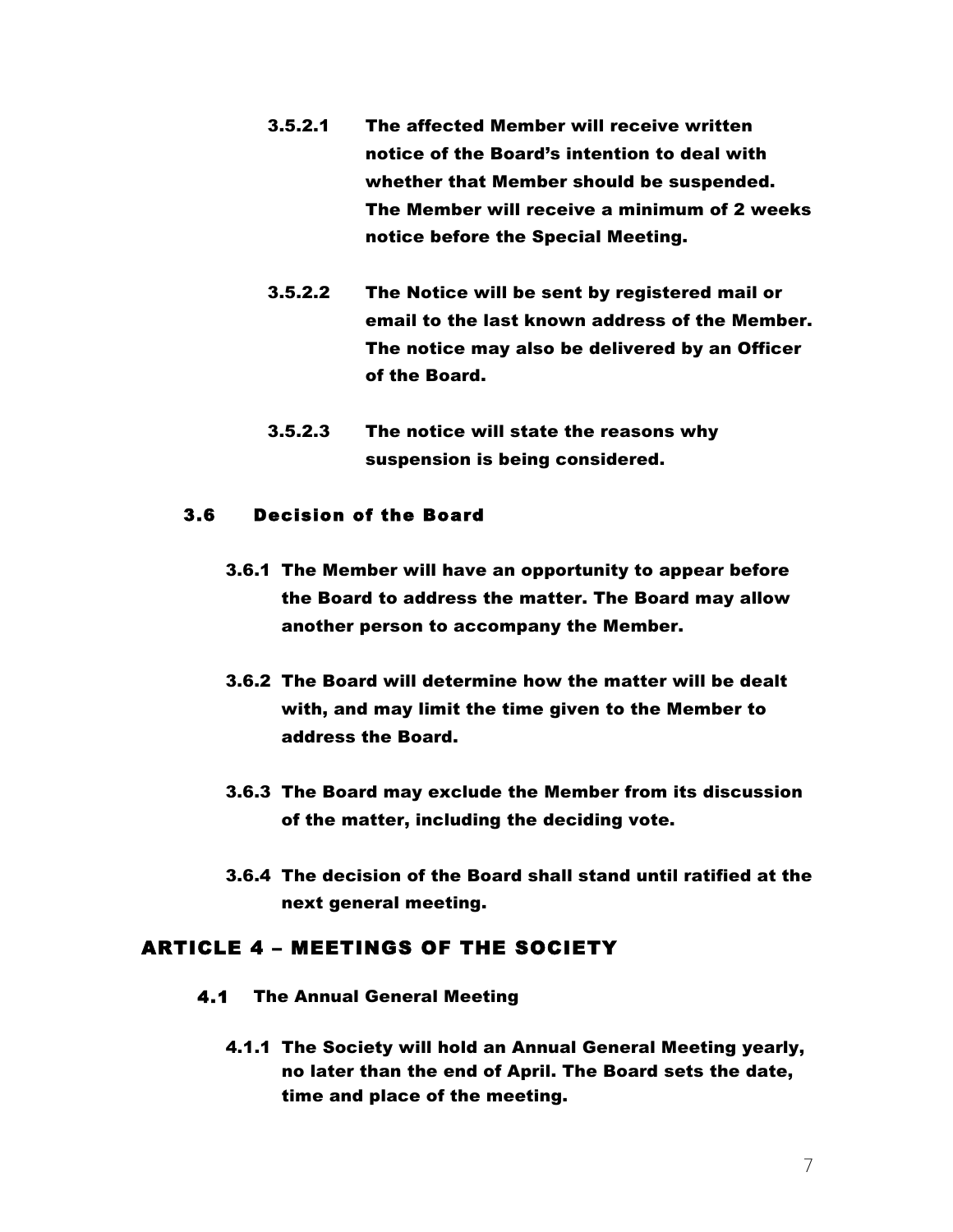- 4.1.2 The Board will give Members of the society a minimum of 21 days notice. The notice will state any business requiring a special resolution. The notice will be published on the FAVA website. Members will be given notice by email/e-bulletin, fax or regular mail to the last address of a Member.
- 4.1.3 At the Annual General Meeting held in an even year, there will be elected a President, Treasurer and two Directors-at-Large for a 2 year term.
- 4.1.4 At the Annual General Meeting held in an odd year, there will be elected a Vice-President, Communications Chair and two Directors-at-Large for a 2 year term.
- 4.1.5 Voting for Officers of the Board will be made by ballot.
- 4.1.6 Board vacancies, which occur during the course of a board member's elected term, may be filled by Board appointment. The appointee will perform the duties of this position for the outstanding balance of the term, at which point the position becomes vacant and must be filled by membership election.
- 4.1.7 Any voting Member in good standing will be eligible to any office in the society.
- 4.1.8 Each voting member will have 1 vote. A show of hands decides every vote unless a ballot is requested by 10 voting Members. In the event of a tie, the motion is defeated.
- 4.1.9 Votes must be made in person and not by proxy.

#### 4.2 Quorum

A majority of directors and 10% of the voting Members in good standing will constitute a quorum. In the event a quorum is not present the meeting will be rescheduled.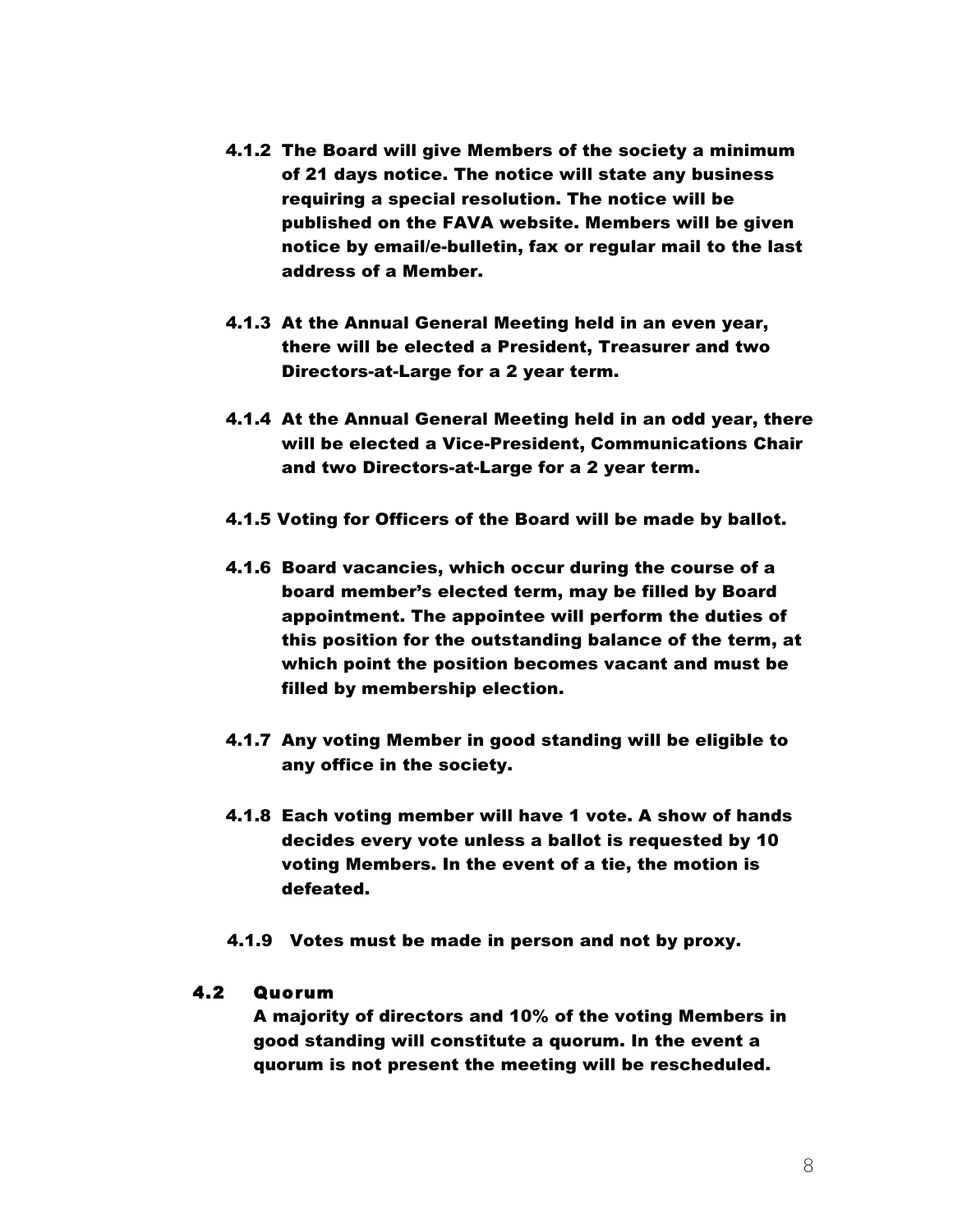### 4.3 Special General Meetings of the Society

- 4.3.1 Calling of a Special General Meeting
	- a) A Special Meeting of the Society may be called by the Board; or
	- b) By petition of one-third of the voting Members in good standing of the Society outlining the reason(s) for calling such a meeting.
- 4.3.2 A Special Meeting will occur within 30 days of the call of such meeting.
- 4.3.3 Notice, quorum and voting will be the same as that for an Annual General Meeting.

### 4.4 Presiding Officer

The President chairs every General Meeting of the Society. The Vice-President chairs in the absence of the President.

#### 4.5 Failure to Give Notice of Meeting

No action taken at a General Meeting is invalid due to:

- a) Accidental omission to given any notice to any member;
- b) Any Member not receiving any notice;
- c) Any error in any notice that does not affect the meaning.

### ARTICLE 5– GOVERNANCE OF THE SOCIETY 5.1 The Board of the Society

#### 5.1.1 Management of the Society

The Board will, subject to the by-laws, manage the affairs of the society and make recommendations to the membership.

#### 5.2 The powers and duties of the Board include:

- 5.2.1 Promoting the objects of the Society;
- 5.2.2 Promoting membership in the Society;
- 5.2.3 Hiring and terminating employees of the

Society;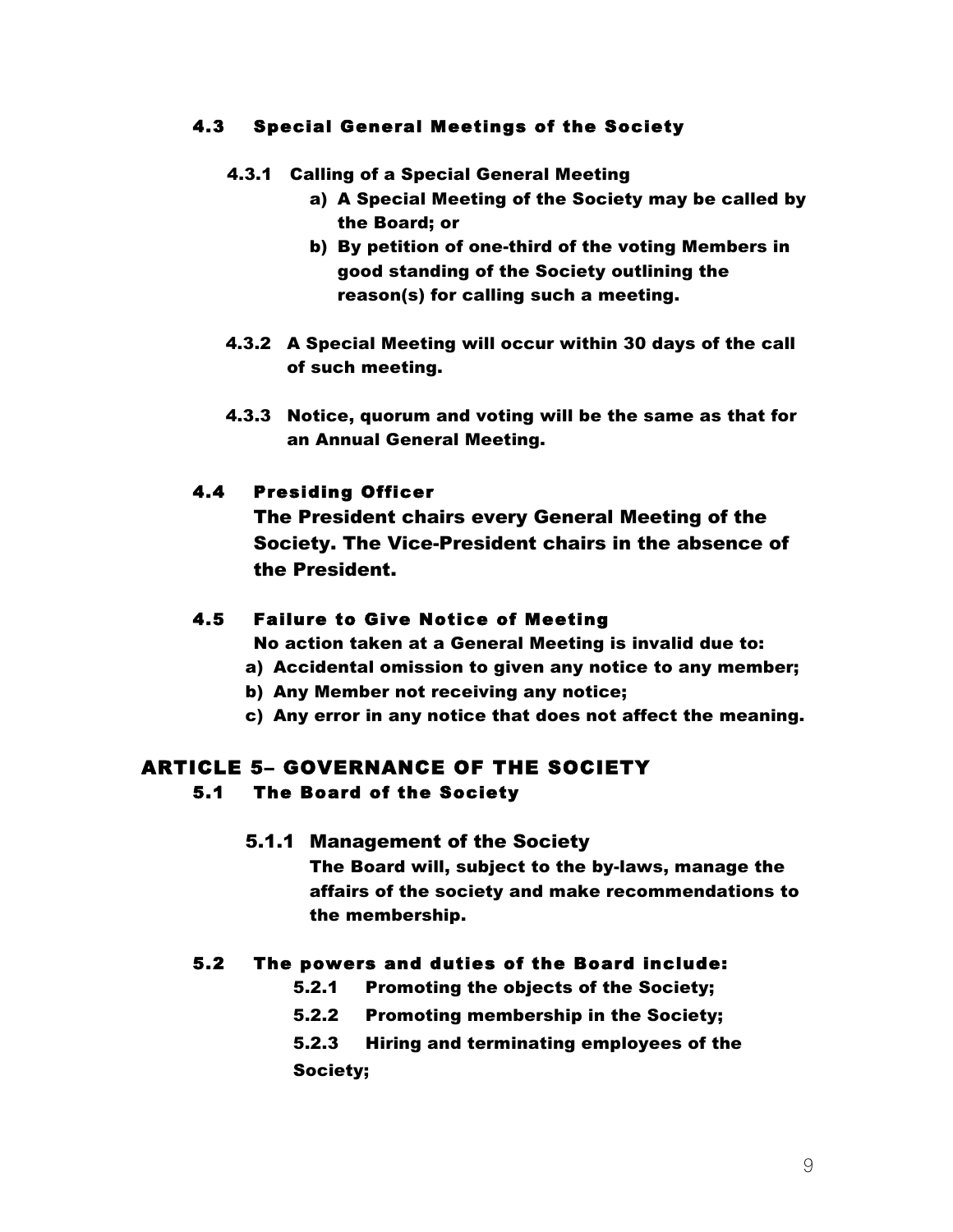- 5.2.4 Regulating employees' duties and setting their salary;
- 5.2.5 Maintaining and protecting the assets and property of the Society;
- 5.2.6 Approving an annual budget;
- 5.2.7 Collecting revenue and paying expenses for the Society;
- 5.2.8 Financing the operations of the Society and raising monies;
- 5.2.9 Maintaining all accounts and financial records;
- 5.2.10 Appointing legal counsel if necessary;
- 5.2.11 Approving all contracts for the Society;
- 5.2.12 Making policies and procedures for operating the Society;
- 5.2.13 Without limiting the general responsibility of the Board, delegating its powers and duties to the Executive Director of the Society.

#### 5.3 Composition of the Board

The Board will consist of the following Directors:

- 5.3.1 President;
- 5.3.2 Vice-President;
- 5.3.3 Treasurer;
- 5.3.4 Communications Chair;
- 5.3.5 Directors-at-Large (up to 4);
- 5.3.6 Executive Director (non-voting).
- 5.4 The Directors will be elected for a term of two years.

5.5 There will be a minimum of 5 and maximum of 8 Board Members.

5.6 A retiring Director will be eligible for re-election but will not serve more than two consecutive terms in one position.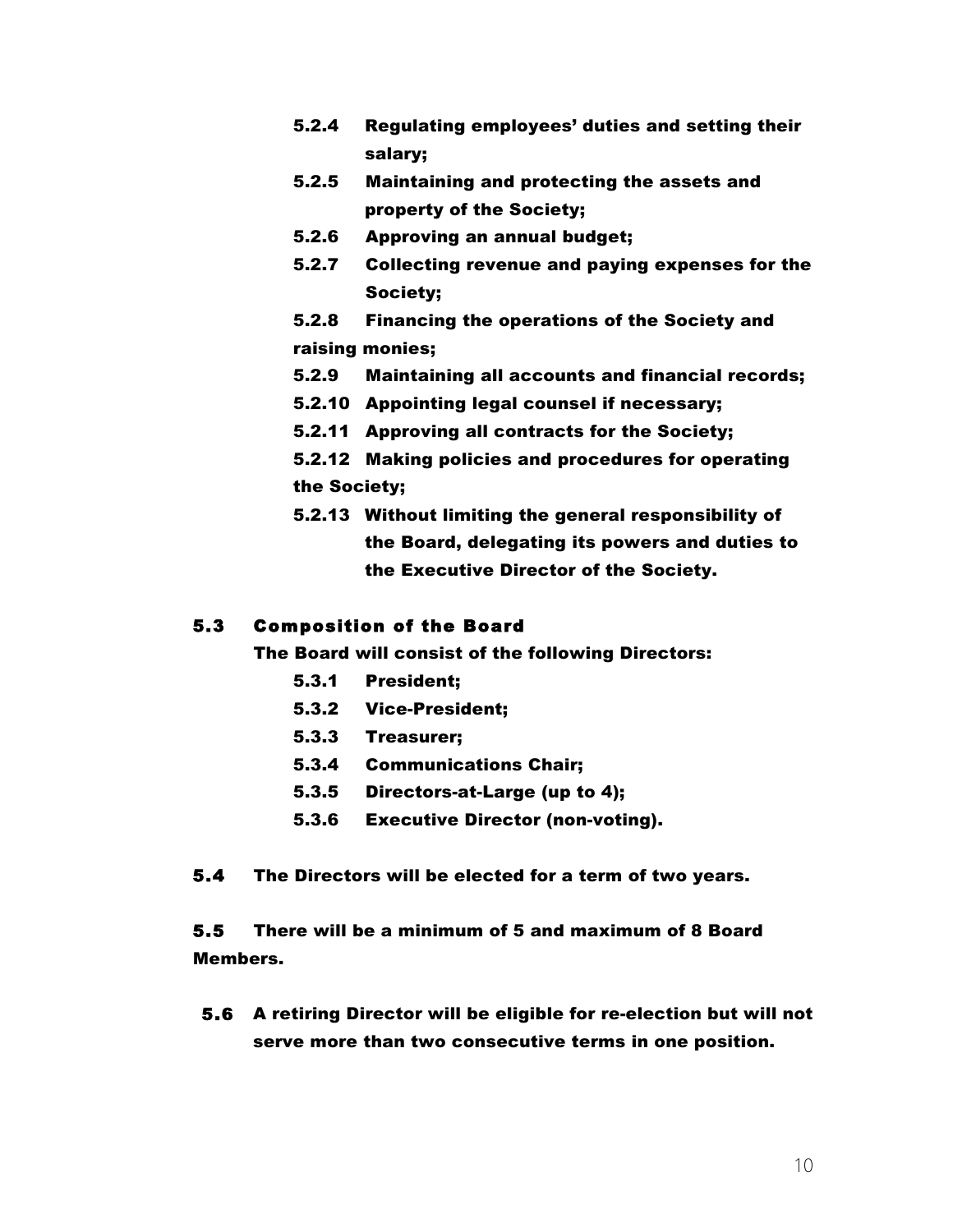# 5.7 Resignation, Death or Removal of a Director or Officer

5.7.1 A Director or Officer may resign from office by giving 30 days notice.

5.7.2 Voting Members may remove any Director or Officer before the end of their term. There must be a majority vote at a Special General Meeting called for this purpose.

#### 5.8 Meetings of the Board

5.8.1 The Board will hold at least one meeting every 3 months.

- 5.8.2 The President calls the meetings. The President also calls a meeting if any 2 Directors make a request in writing and state the business for the meeting.
- 5.8.3 Directors will be given 10 days notice of Board meeting by email, fax, phone or mail. Directors may waive notice.

5.8.4 A majority of Board Members with voting privileges is a quorum.

- 5.8.5 Each Board Member with voting privileges has 1 vote.
- 5.8.6 A tie vote means a motion is defeated.
- 5.8.7 Meetings of the Board are open to Members of the Society, but may only participate at the discretion of the Board. At any time, a majority of the Board may vote to go to an in-camera session that is only open to members of the Board.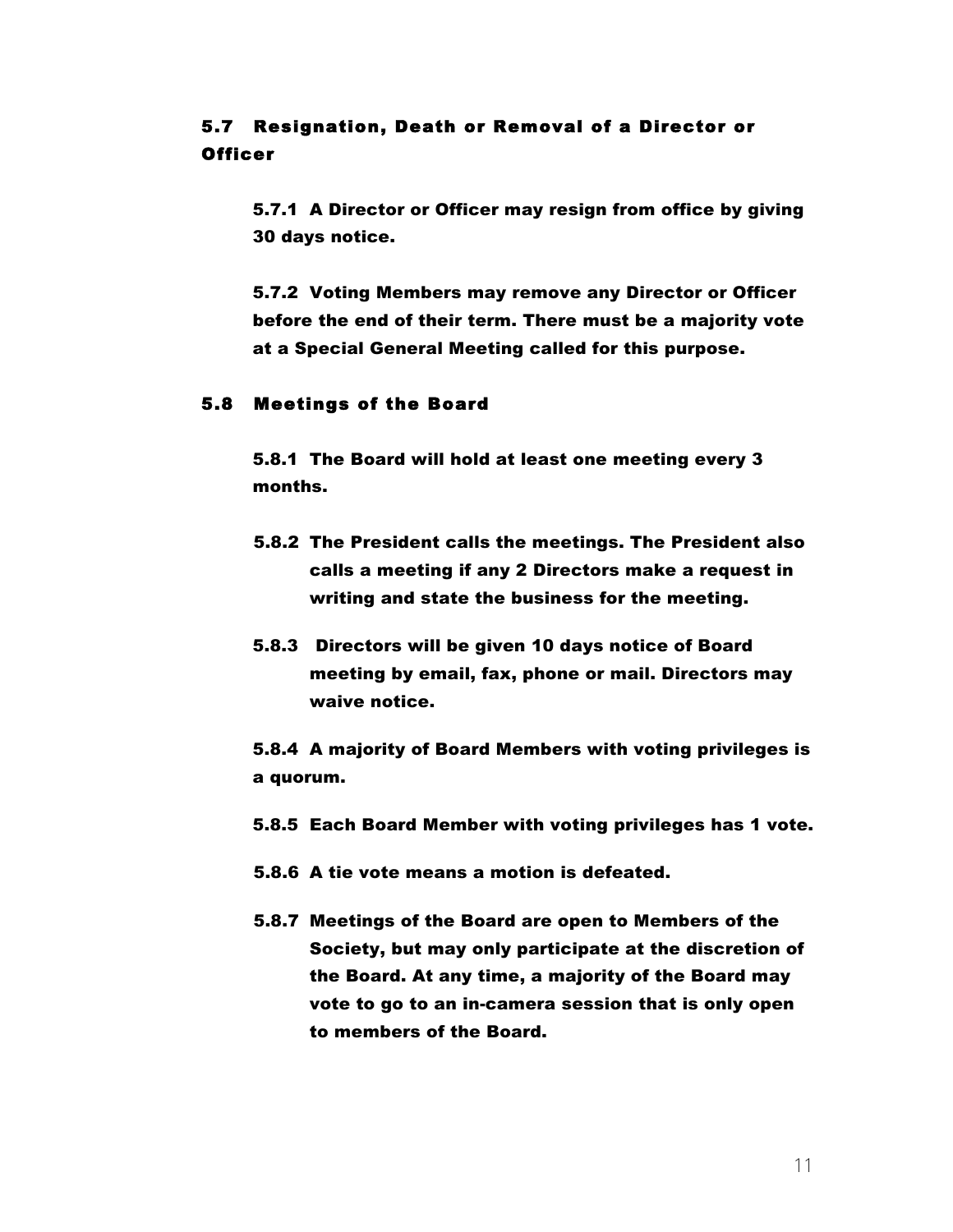- 5.8.8 A meeting of the Board may be held by conference call. Directors present for this call are considered present for the meeting.
- 5.8.9 Irregularities or error done in good faith do not invalidate decisions at any meeting of the Board.

#### 6 DUTIES OF THE BOARD

#### 6.1 President

- 6.1.1 Supervises the affairs of the Board;
- 6.1.2 Chairs all meetings of the Society and Board;
- 6.1.3 The main liaison with staff;
- 6.1.4 Principal spokesperson of the organization;
- 6.1.5 Holds signing authority for the Society;
- 6.1.6 An ex-officio member of all committees;
- 6.1.7 Other duties assigned by the Board.

#### 6.2 Vice-President

- 6.2.1 Performs the duties of the President in the his/her absence;
- 6.2.2 Other duties as assigned by the Board;

#### 6.3 Communications Chair

- 6.3.1 Maintain accurate records of all meetings;
- 6.3.2 Have charge of the seal of the society which will be authenticated by the signature of the Communications Chair and the President or by the Vice-President in the absence of the President. In absence of the Communications Chair his/her duties will be appointed by the Board;
- 6.3.3 Responsible for all the correspondence under the direction of the Board;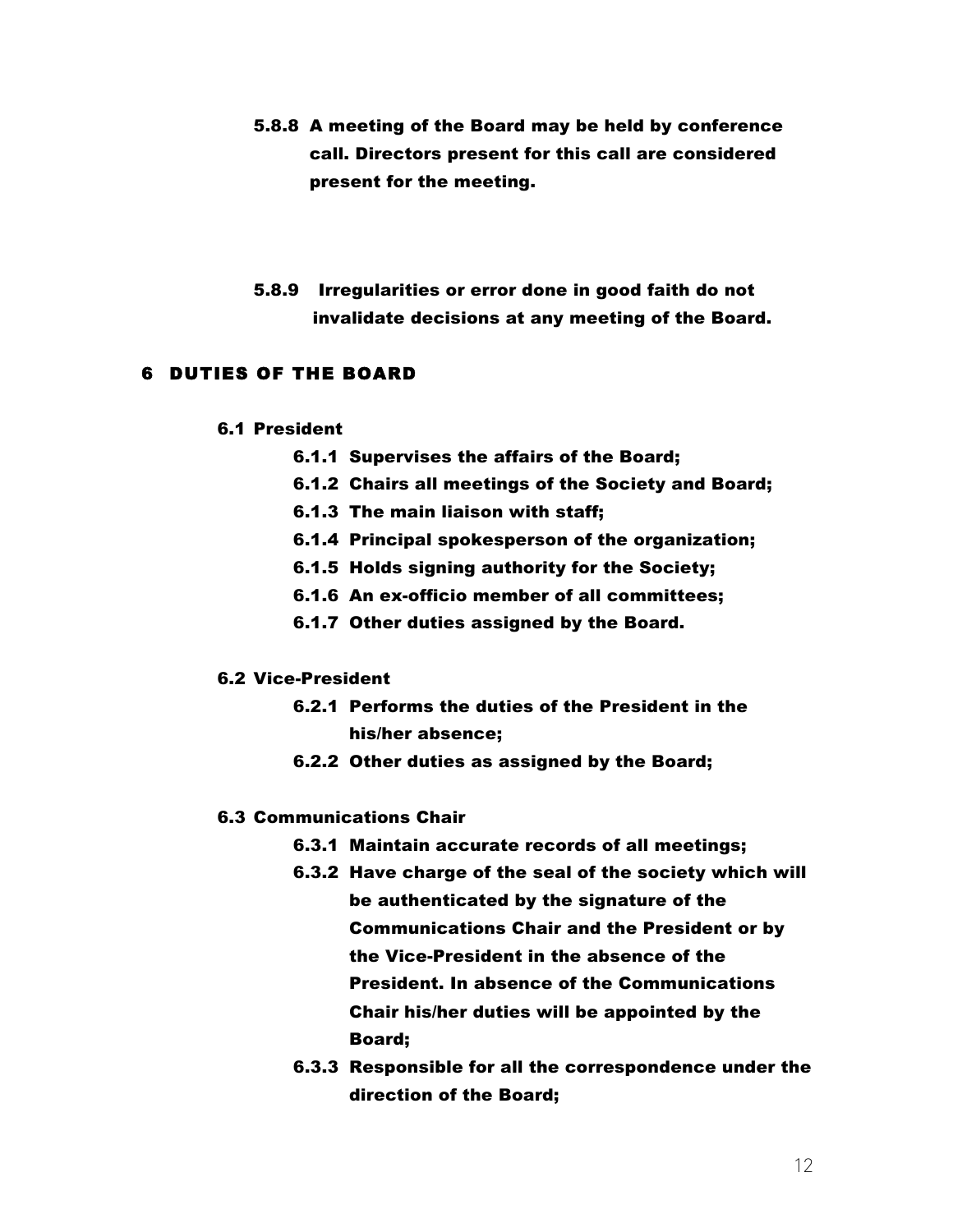- 6.3.4 Maintains an accurate record of all Members including names, mail addresses and email addresses;
- 6.3.5 Keeps the Seal of the Society;
- 6.3.6 Sends meetings notices to Members as required
- 6.3.7 Other duties as assigned by the Board.

#### 6.4 Treasurer

- 6.4.1 Responsible for all monies paid to the society;
- 6.4.2 Ensures all monies are deposited in a chartered bank or treasury branch;
- 6.4.3 Holds signing authority along with the President, Executive Director one other director as selected by the Board.
- 6.4.4 Account for the funds of the society and keep books as may be directed;
- 6.4.5 Present a full, detailed account of receipts and disbursements to the Board whenever requested;
- 6.4.6 Prepares an audited statement of financial position for the Annual Meeting and gives a copy to the Communications Chair for the record keeping;
- 6.4.7 Other duties as assigned by the Board.

#### 6.5 Directors-at-Large

6.5.1 The Directors-at-large will be responsible for such duties as may be assigned by the Board of Directors.

#### 6.6 Executive Director (Ex-Officio/Non Voting)

Acts as the administrative director of the Board in:

- 6.6.1 Attends all meetings of the Board;
- 6.6.2 Hiring, supervising and evaluating all other staff;
- 6.6.3 Keeps accurate minutes of all meetings;
- 6.6.4 Keeps the Board informed about the affairs of the Society;
- 6.6.5 Collects and receives annual member dues or assessments;
- 6.6.6 Deposits society's funds to appropriate financial/bank accounts;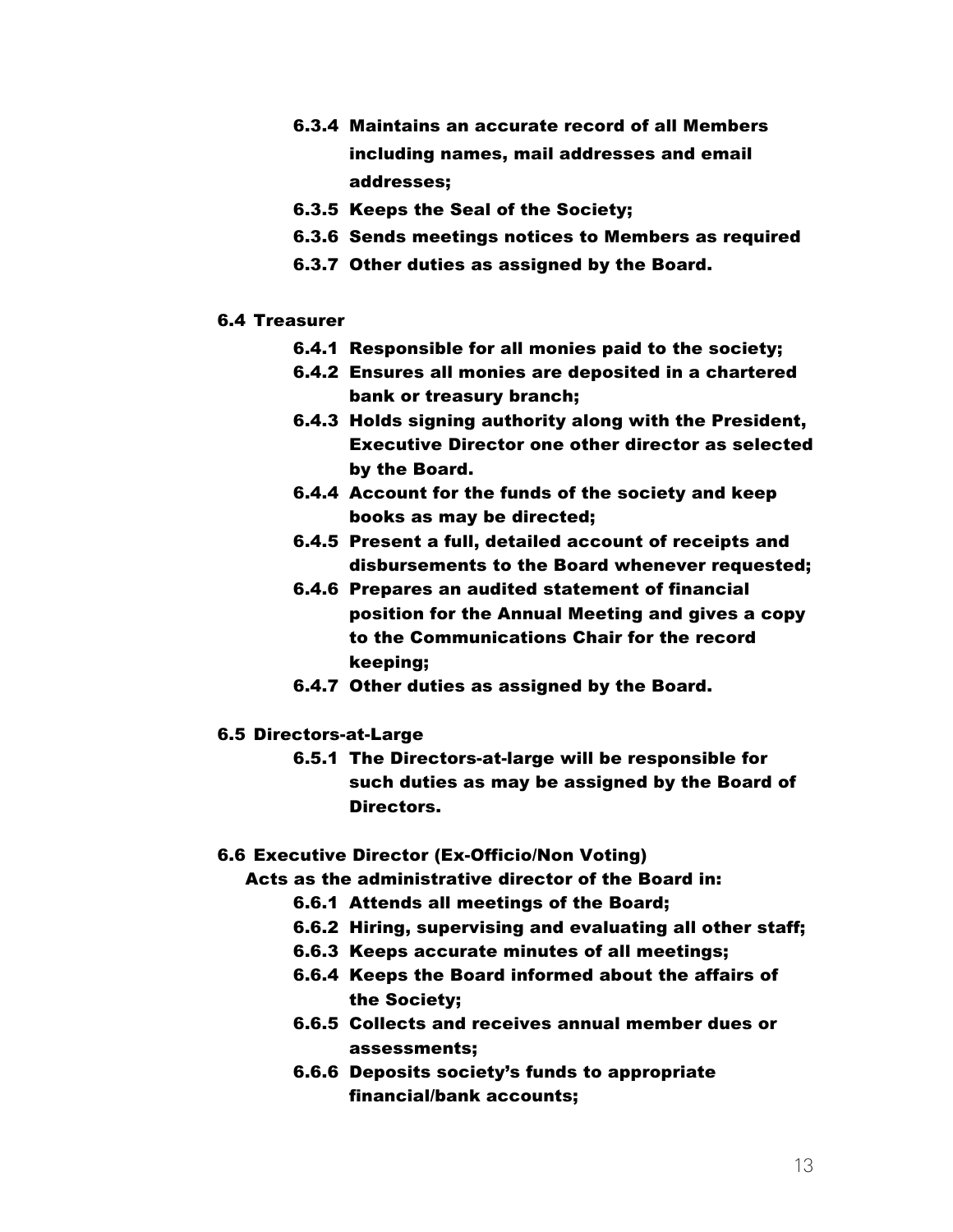- 6.6.7 Keeps current record of Members of the society;
- 6.6.8 Responsible for ensuring notices are given to Members as required;
- 6.6.9 Takes appropriate action on motions passed at meetings of the society;
- 6.6.10 Performs administrative functions to operate the society's office;
- 6.6.11 Other duties as assigned by the Board

### ARTICLE 8 – BOARD COMMITEES

8.1 Establishing Committees

The Board may establish committees for specific purposes and will determine the Membership and terms of reference for each committee.

- 8.2 General Procedures for Committees
- 8.2.1 Committees will be chaired by a member of the Board.
- 8.2.2 Committee meetings will be called by the Chair.
- 8.2.3 Five days notice will be given to each committee member by email, phone, fax or mail. The notice will state date, time and place of the meeting. Committee Members may waive notice.
- 8.2.4 Committees will record meeting minutes and distribute them to committee Members, and the Board.
- 8.2.5 Committees will also provide reports at the Board's request.
- 8.2.6 A majority of committee Members present at a meeting will constitute a quorum.
- 8.2.7 Each committee member, including the Chair, will have one vote. In the event of a tie, motions are defeated.

### ARTICLE 9 – FINANCES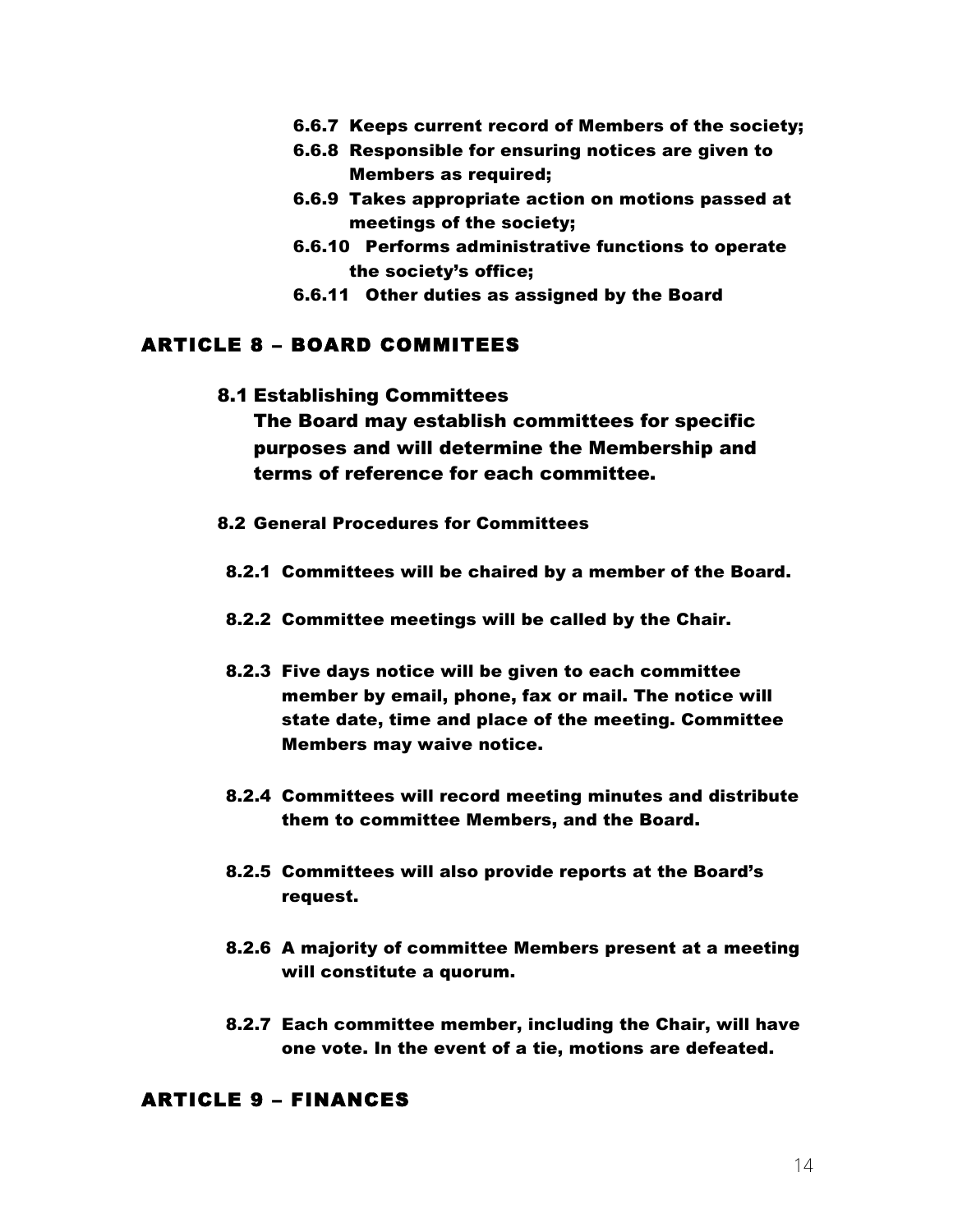- 9.1 The fiscal year of the Society will be from January 1 to December 31.
- 9.2 The books, accounts and records of the Communications Chair and Treasurer will be audited at least once each year by a qualified accountant, or by two Members of the Society elected for that purpose at the Annual General Meeting. The audited statements will be presented by such auditor at the Annual General Meeting.
- 9.3 Directors or officers of the society will not receive any remuneration for his/her services as officer. Unless authorized at any meeting and after notice is given, no member will receive remuneration for his/her services.
- 9.4 Reasonable expenses incurred while carrying out duties of the Society may be reimbursed upon Board approval.
- 9.5 To carry out its objects, the Society may borrow/raise/secure the payment of money to meet its objects and operations. The Board decides the amounts and ways to raise funds.
- 9.6 The Society may issue of debentures. This power will be exercised only under the authority of the Society, and in no case will debentures be issued without a special resolution at Annual or Special Meetings.

# ARTICLE 10 – RECORDS

10.1 The Communications Chair keeps a copy of minutes and records of all meetings of the Board, as required by these Bylaws or by other statutes or laws.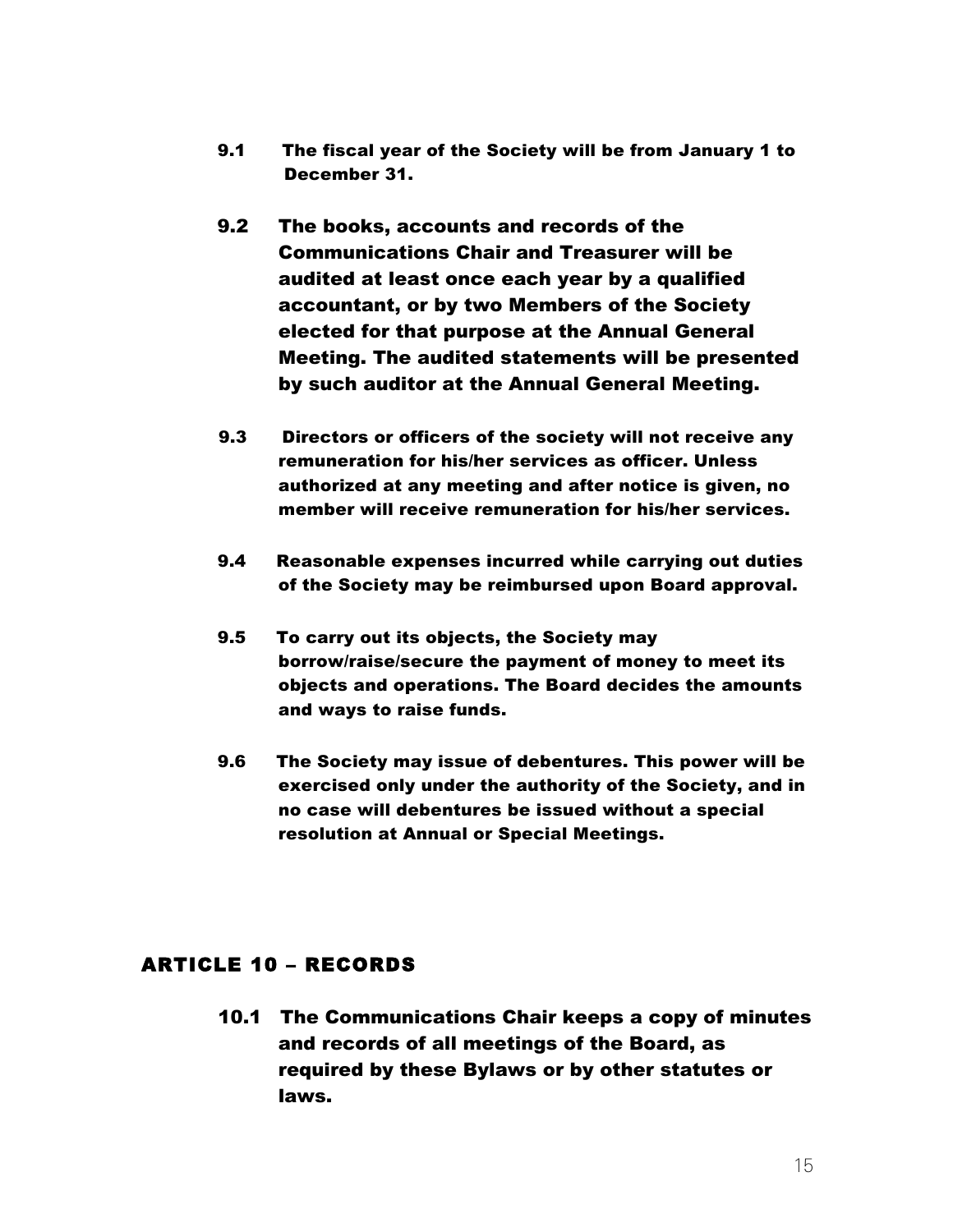- 10.2 The records of the Society may be inspected by any Member of the society upon giving reasonable notice to the Board, except for records deemed to be confidential by the board. Personal, volunteer, and employee records will only be made available to that particular staff or volunteer upon request.
- 10.3 Unless otherwise permitted by the Board, such inspection will take place only at the office of the Society.
- 10.4 All financial records of the Society are also open for inspection by the Members.

# ARTICLE 11 – PROTECTION AND INDEMNITY OF **OFFICERS**

- 11.1 Each Officer holds office with protection from the Society. The Society indemnifies each Officer against all costs or charges that result from any act done in their role for the Society. The Society does not protect Officer's for acts of fraud, dishonesty, or bad faith.
- 11.2 No Officer is liable for the acts of any other Officer or employee. No Officer is liable for any loss due to an oversight or error in judgment, or by an act in their role for the Society unless the act is fraud, dishonest or bad faith.

# ARTICLE 12 - AMENDMENTS TO THE BY-LAWS

- 12.1 The Board or one-third of voting Members may propose amendments to the by-laws.
- 12.2 Members will be given 21 days notice specifying any proposed amendments to the bylaws.